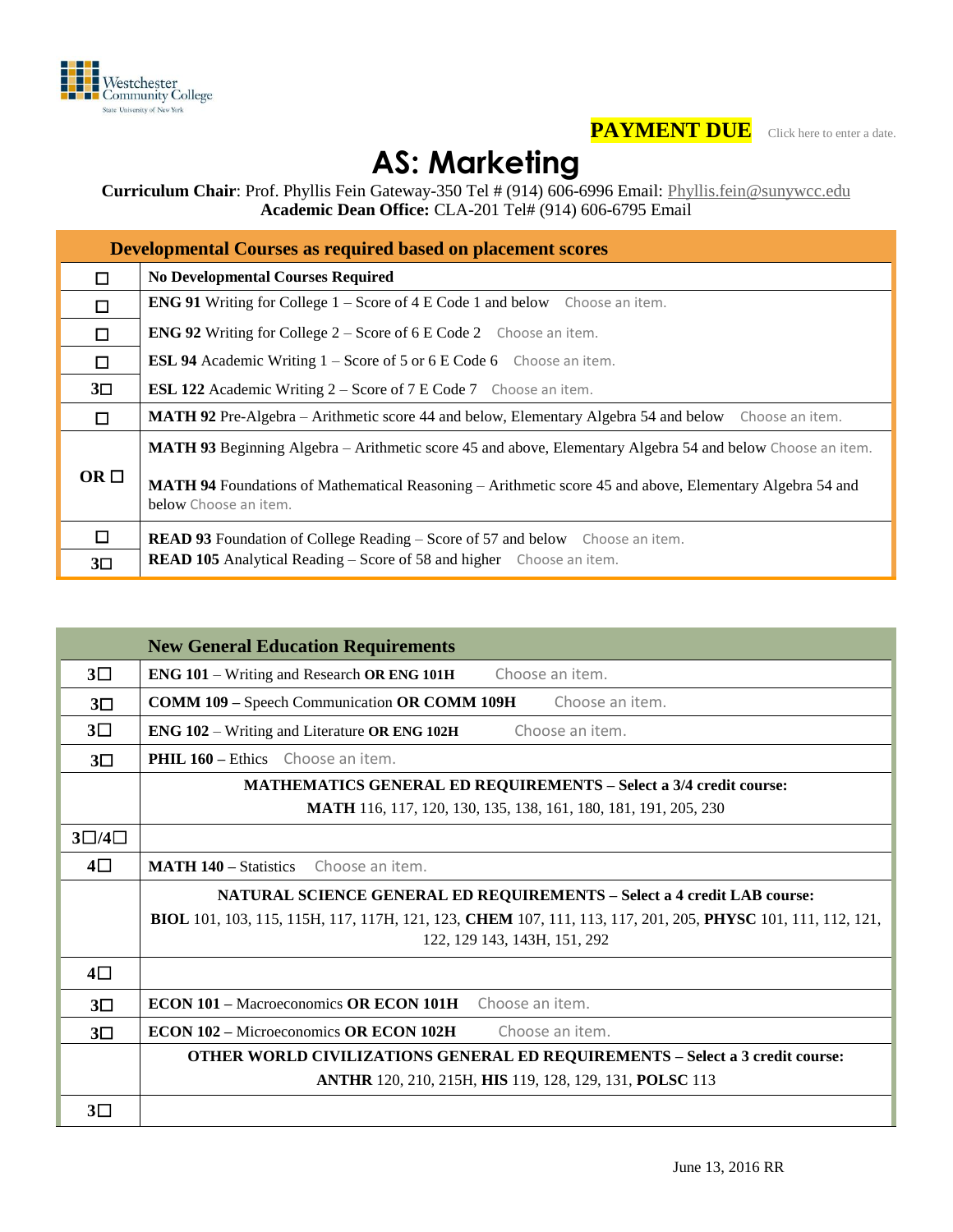

**Degree Requirements**

**AMERICAN HISTORY or WESTERN CIVILIZATION GENERAL ED REQUIREMENTS – Select a 3 credit course: ART** 108, 109, **HIS** 101A, 102A, 104, 106, 110, 111, 112, 121\*, 133\*\*, 134\*\*, **POLSC** 102, 104, 107 **\****Students who complete this course cannot use HIS 133 or 134 to fulfill degree and/or general education requirements* **\*\****Students who complete this course cannot use HIS 121 to fulfill degree and/or general education requirements* **3**☐

| $4\square$ | ACC 119 – Financial Accounting: MATH 93 is the prerequisite.<br>Choose an item.                                                                                                                            |  |  |  |  |  |
|------------|------------------------------------------------------------------------------------------------------------------------------------------------------------------------------------------------------------|--|--|--|--|--|
| $4\square$ | ACC 120 – Managerial Accounting: ACC 119 is the prerequisite.<br>Choose an item.                                                                                                                           |  |  |  |  |  |
| $3\square$ | CIS 110 – Computer Information Systems Choose an item.                                                                                                                                                     |  |  |  |  |  |
| $3\square$ | MGT 101 - Business Organization and Management Choose an item.                                                                                                                                             |  |  |  |  |  |
| $3\square$ | MKT 101 - Marketing: Prerequisite: Student must be ENG 101 ready by satisfactory completion of ENG 92, ESL 122, or<br>an ESSAY score of 8 or higher. Choose an item.                                       |  |  |  |  |  |
| $3\square$ | MKT 203 – Advertising: MKT 101 is the prerequisite or permission from the Curriculum or Departmental<br>Choose an item.<br>Chairperson.                                                                    |  |  |  |  |  |
| $3\square$ | MKT 207 – Consumer Behavior: MKT 101 may be a pre or co-requisite. Choose an item.                                                                                                                         |  |  |  |  |  |
|            | MKT 216 – Marketing Management: MKT 203 and 207 may be pre or co-requisities. Choose an item.                                                                                                              |  |  |  |  |  |
|            | MARKETING ELECTIVE: Select one 3 credit course. MGT 103 – Entrepreneurship, MKT 103 – Professional<br>Selling, MKT 202 – Internet Marketing, MKT 205 – Market Research, or MKT 239 – Marketing Internship. |  |  |  |  |  |
| $3\square$ |                                                                                                                                                                                                            |  |  |  |  |  |

**SEEN BY: Completed credits** of 64 required